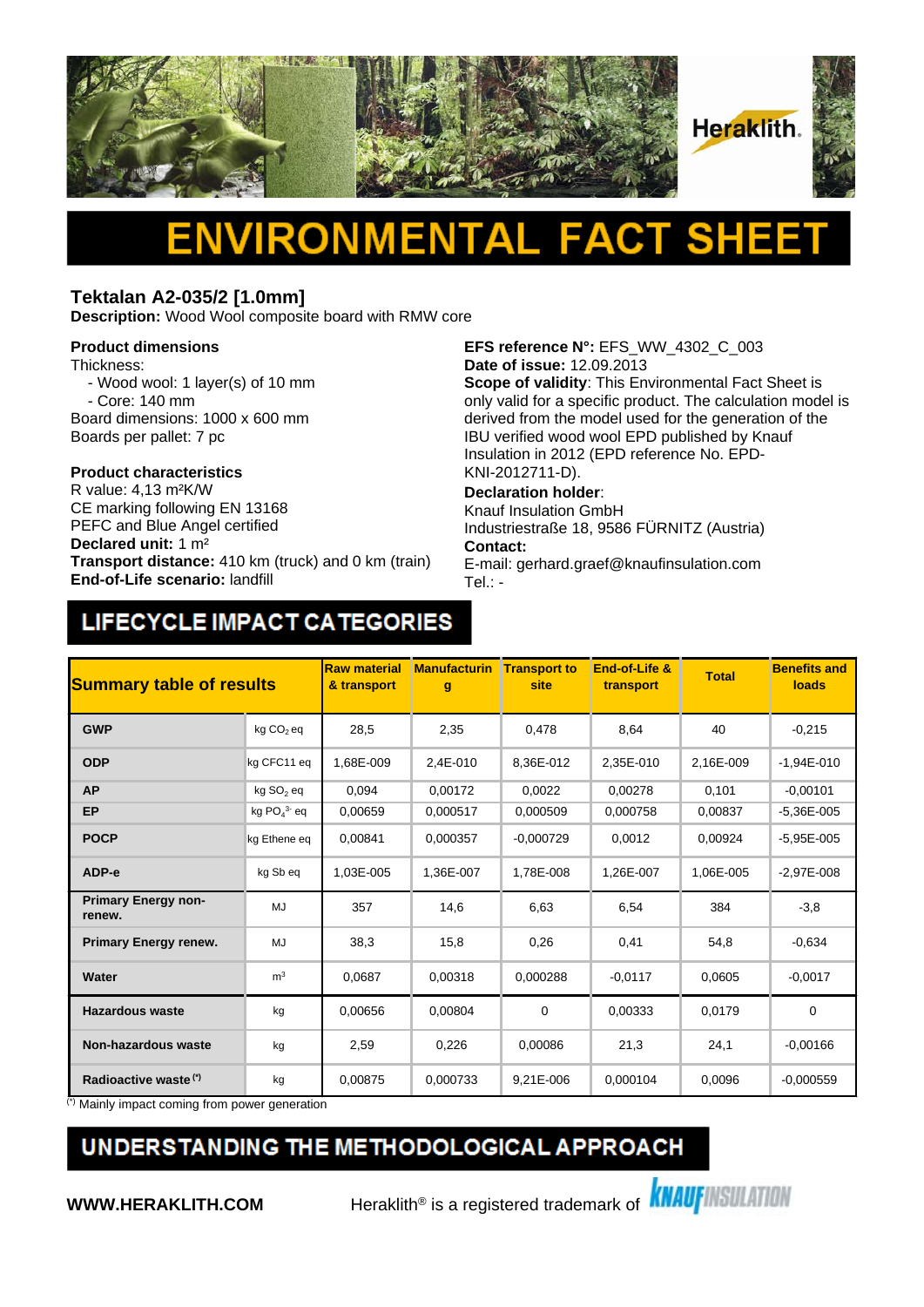

#### **Objectives**

Knauf Insulation is committed to making information about the environmental impact relating to products it places on the market available upon request. The format for presenting this information can either be a standard verified EPD or a simpler Environmental Fact Sheet based on a verified EPD.

The results are based on the LCA of Wood Wool insulation products produced by Knauf Insulation as an average from three different sites, Oosterhout (The Netherlands), Simbach (Germany) and Zalaegerszeg (Hungary).

The areas of application of the wood wool boards include underground parking, basement ceiling and pitched roof, etc.

#### **System boundaries**

The assessment is based on a "Cradle to Gate" LCA with the following additional stages: transportation to job site and end of life stages. Benefits and loads beyond the system boundaries are not included in the total. The 'Cradle to Gate' assessment takes into consideration the following stages of the life cycle: from raw material extraction, (including the necessary upstream processes, auxiliaries, transports and energy supply), the manufacturing and transportation to construction site, as well as the transportation to and the end LCA of life itself. The end of life and the benefits and loads beyond the system boundaries are based on landfill scenarios.

#### **Scope**

Standards: the environmental data reported in this Environmental Fact Sheet are based on calculation rules according to EN 15804 (see annex).The Life Cycle Assessment (LCA) follows ISO 14040:2006 and ISO 14044:2006.

#### **Data and tools**

The model used for the calculation of the LCA results is derived from a verified EPD model. In order to calculate results according to EN 15804, the original model was updated with background LCA datasets from 2012 and slightly adapted (e.g. modules according to EN 15804 and generic end-of-life modules). GaBi 6 software and data were used for modeling and calculation of results. [www.gabi-software.com](http://www.gabi-software.com)

#### **Verification**

The results and the consistency with the abovementioned standards have been checked through an extensive internal review applying PE INTERNATIONAL's quality standards. The original underlying LCA model for Wood Wool was verified by IBU in 2012 and communicated in three Environmental Product Declarations (EPDs). The current calculation has been conducted INTERNATIONAL AG according to the requirements of the PCR "Holzwerkstoffe" /PCR 2011/

### **ENVIRONMENTAL INDICATORS**

**Global Warming Potential** (GPW): impact of greenhouse gases such as carbon dioxide (CO<sub>2</sub>) or methane.

**Ozone Depletion Potential** (ODP): relative impact that the product can cause to the stratospheric ozone layer.

**Acidification Potential** (AP): the acidification of soils and waters predominantly occurs through the transformation of air pollutants into acids

**Eutrophication Potential** (EP): impact of nitrification by nitrogen and phosphorus to aquatic and terrestrial ecosystems, for example through algal blooms, disturbing the balance between species.

**Photochemical Ozone Creation Potential** (POCP): also known as summer smog, the impact from oxidizing of volatile compounds in the presence of nitrogen oxides (NOx) which frees ozone in the lower atmosphere

**Abiotic Depletion Potential element** (ADP- e): impact from depletion of resources excluding fossil fuel resources (such as oil or natural gas) expressed in equivalent antimony so to take into account scarcity of resources.

**Non-renewable Primary Energy**: non-renewable energy resources required to manufacture the product. Sources of nonrenewable energy are fossil fuels and uranium**.**

**Renewable Primary Energy:** renewable energy resources required to manufacture the product. Sources of renewable energy are biomass, wind, solar or hydraulic sources for example.

**Net fresh water**: input of net fresh water consumed in the life cycle stages ("blue water consumption" equals evaporated water).

**Annex to Environmental Fact Sheet N° EFS\_WW\_4302\_C\_003**

Complete results according to EN 15804 presentation

**RESULTS OF THE LCA - ENVIRONMENTAL IMPACT:** 1 m² Tektalan A2-035/2 [1.0mm]

**WWW.HERAKLITH.COM** Heraklith® is a registered trademark of **KNAUFINSULATION**